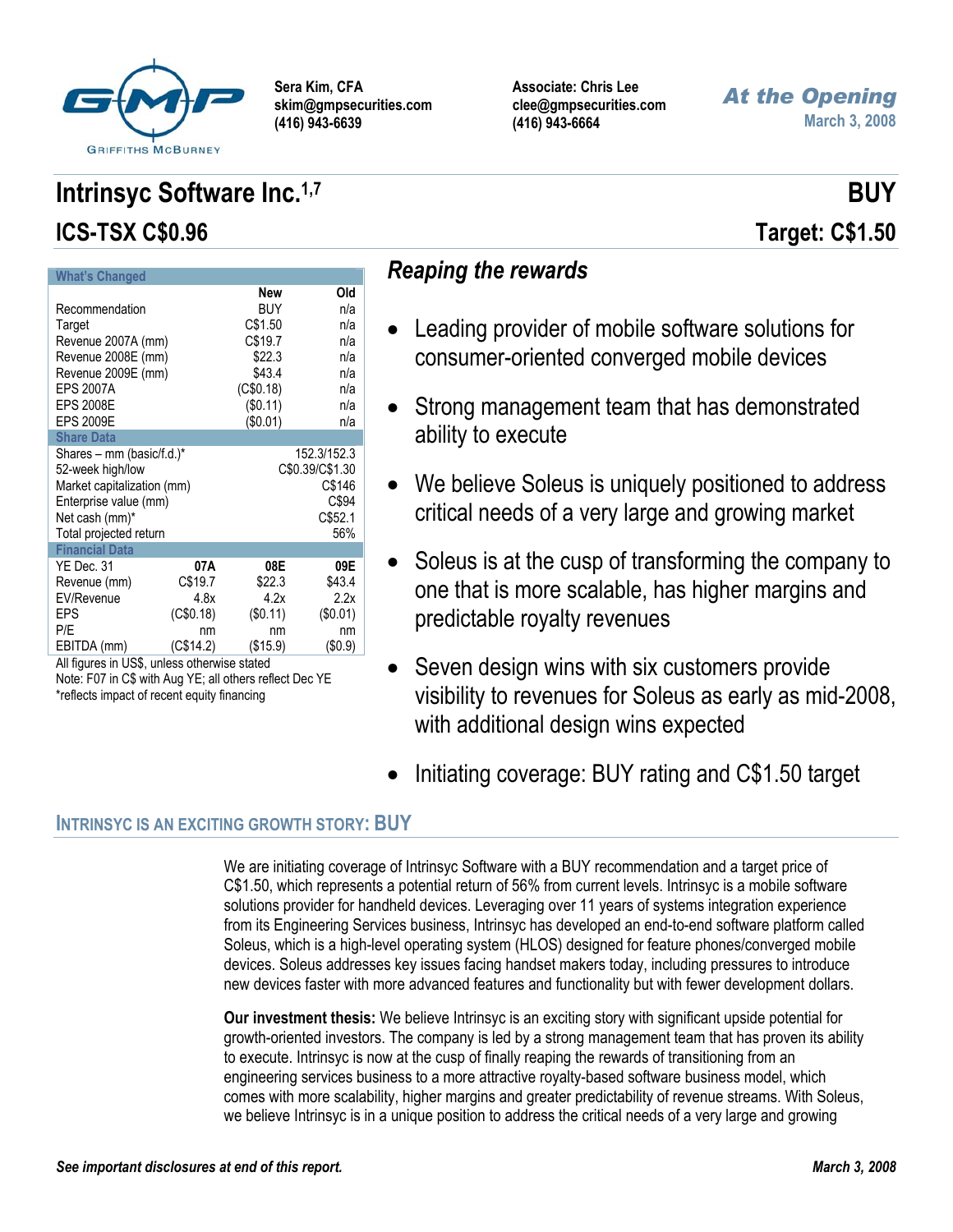

**Associate: Chris Lee clee@gmpsecurities.com (416) 943-6664** 

market for consumer-oriented feature phones and converged mobile devices. The impressive pace of design wins to date, as well as the increasing quality and potential of recent wins, speaks to Soleus' ability to address the critical needs of this market. Intrinsyc already has seven design wins with six customers (and we expect more to follow), setting the stage for a strong ramp in revenues from \$22 million in 2008 to \$60 million by 2010. We believe the key catalysts that will drive the shares higher in the near term include the success of Soleus-based devices in the market and additional design wins (particularly higher-volume opportunities). Longer term, we believe Intrinsyc could be an attractive takeout candidate, particularly as the company increasingly demonstrates success with Soleus.

## **STRONG MANAGEMENT TEAM WITH PROVEN EXECUTION**

Intrinsyc's greatest strength is the management team, which in our view is a dream team of industry veterans with directly relevant experiences that complement each other. Glenda Dorchak was appointed Chairman and CEO of Intrinsyc on July 31, 2006. With over 30 years of experience in the technology industry (including senior management positions at Intel and IBM), Ms. Dorchak has made significant changes over the past 18 months. She has assembled an impressive executive management team that has demonstrated its ability to work cohesively and execute on targets, including securing high-profile customers such as Samsung System LSI Division ("Samsung Semiconductor"). The most recent addition to the team is Souheil Gallouzi (VP & GM of Product Marketing and Development) in October 2007 from Qualcomm. Mr. Gallouzi has over 15 years of experience launching wireless consumer products and services and enabling video and mobile TV on wireless platforms. Mark Longo (VP of Corporate Development & General Counsel) joined Intrinsyc in June 2007, adding significant global experience, including negotiating and structuring M&A, corporate financings, joint ventures and strategic alliances with international partners. Mark Johnston (VP & GM of Worldwide Sales and Business Development) joined Intrinsyc in November 2006 after spending 22 years at Intel, most recently in the wireless communications business where he developed key contacts in Asia/Pacific. Mr. Johnston and his team has been executing on the sales and marketing strategy for Soleus, which has resulted in multiple design wins and an attractive pipeline of opportunities. Randy Kath (CTO) joined Intrinsyc almost four years ago to lead the development of Soleus. He has over 16 years of experience in software development (including 10 years at Microsoft) and was part of the original group that developed the WinCE operating system. The Board of Directors consists of 7 individuals, 6 of whom are independent. We estimate that insiders own less than 1% of outstanding shares and hold roughly 5.4 million options with exercise prices ranging from \$0.49 to \$1.06.

# **HIGH-VOLUME MARKET OPPORTUNITY**

According to IDC, there were 1.1 billion mobile phones shipped in 2007 and this number is expected to grow to 1.4 billion in 2011. **Intrinsyc is targeting the mass market consumer-oriented mobile device market, a segment that makes up the majority of this enormous industry.** Mobile devices have become a fashion accessory for many consumers. A key trend is to have the "coolest" new devices with more functions integrated onto a single device. The success of innovative product designs, such as the iPhone and other smartphones, has resulted in even greater consumer awareness and growing demand for similar devices at a lower price point (sub-\$300).

At the same time, carriers are constantly looking for ways to differentiate themselves from the competition, including branding their own handsets and/or customizing devices to have a common "look and feel" across their product offerings. Moreover, carriers are increasing the number of mobile services offered to subscribers to increase ARPU (average revenue per subscriber) as revenues from basic voice services continue to drop due to stiff competition. During his keynote appearance at the Mobile World Congress (MWC) in Barcelona last month, AT&T Mobility president and CEO Ralph de la Vega mentioned that owners of integrated devices are generating ARPU that is 120% higher than 2G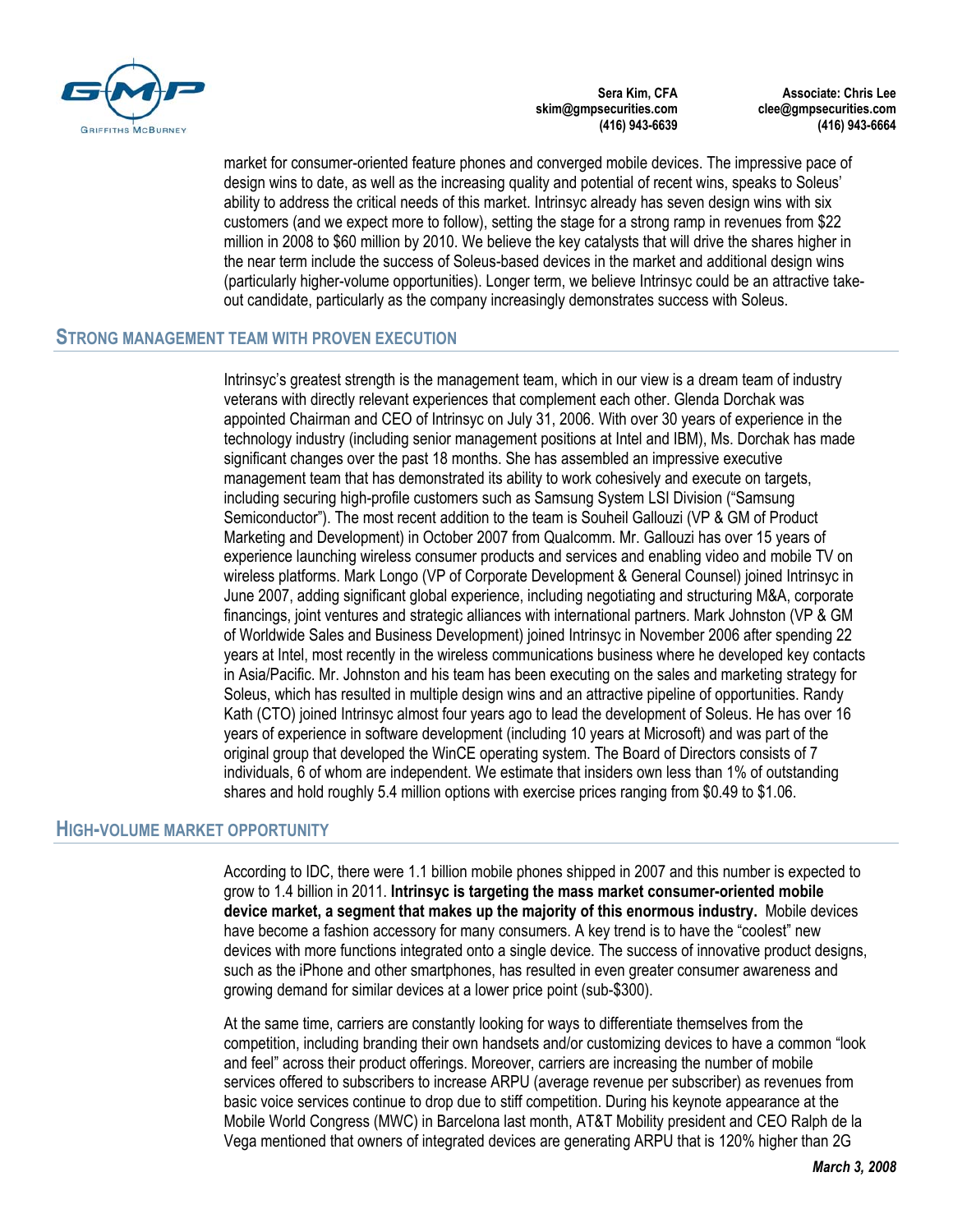

**Associate: Chris Lee clee@gmpsecurities.com (416) 943-6664** 

devices. He also said that enhanced devices and improved user experiences are driving mobile data across the board at AT&T. To offer additional mobile services, new applications need to be loaded onto mobile handset devices and thus, carriers have become key influencers in the handset manufacturers' product roadmap. Carriers are looking to deliver increasingly complex solutions at ever decreasing prices and are pushing these requirements onto the handset vendors.

To keep up with these end-user/carrier demands and to remain competitive, handset makers are pressured to launch a greater number of new devices faster and at a lower cost (bill of materials, R&D), while incorporating the latest features and functionality (e.g., GPS, mobile TV, multi-media, music). These devices require faster CPUs, more memory and a graphics co-processor, making it increasingly more difficult to design products based on RTOS (real-time operating systems). RTOS, which is the operating system that most feature phones are currently based on, are old proprietary systems. Although RTOS are inexpensive, they are highly inflexible as software code must be re-written for each device, resulting in poor economies of scale. **Given the increasing complexity of designing featurerich mobile devices, we believe there will be a fundamental shift from RTOS to a HLOS (highlevel operating system) capable of supporting today's device requirements.** Handset makers are in the process of evaluating future platforms and software tools to support their next generation feature phones to address these issues. It is our view that Soleus will be a key beneficiary of this trend.

Given the huge volumes in this market, even a small piece of the pie could mean success for Intrinsyc. Assuming that Intrinsyc's sweet spot – consumer-oriented feature phones/converged mobile devices – represents approximately 50% to 60% of the overall industry, we estimate an addressable market of roughly 780 million units by 2011. Further, if we assume Soleus can capture a 5% share of this addressable market (or 39 million units), this would mean potential revenues of roughly \$100 million per year – from essentially zero today!

# **SOLEUS IS UNIQUELY POSITIONED TO ADDRESS THE CRITICAL ISSUES FACING THIS MARKET**

Soleus enables handset manufacturers to design multiple handsets more cost-effectively (i.e., can reuse code across multiple product platforms) and with shortened time lines (i.e., improves time-tomarket). What makes Soleus unique is that it is optimized for mass market consumer phones. More specifically, Soleus was developed from the ground up to run on a smaller footprint than other OS (versus being scaled down from a desktop/server OS like Linux). This means that Soleus-based devices can run on a lower-cost CPU with less memory and enable multi-media functions at a fraction of the cost relative to a smartphone. For example, end-to-end software for a feature phone is an estimated \$8 versus \$15 to \$20 for a higher-end smart phone. In addition, Soleus offers handset manufacturers the ability to customize devices to meet the growing requirements of wireless carriers. A good illustration of all of these advantages at work is the design win at Microstar International (MSI). Within just 6 months of licensing the Soleus software platform, MSI was able to develop the 5608 device – its first ever product in the mobile phone market – featuring personal navigation and mobile digital TV capabilities. This device will start commercial shipments in Q2/08 initially in China and EMEA. MSI plans to leverage Soleus for additional wireless handheld devices.

Based on the Windows CE kernel (a reliable and stable HLOS), Soleus is a turnkey development platform for consumer-oriented feature-rich mobile handset devices. As illustrated below, Soleus takes a modular approach to designing new devices. It includes a pre-certified telephony stack (i.e., dialer, SMS messaging, phone book and basic media player components) and a user interface (UI) framework that offers handset makers greater flexibility in designing the "look and feel" of the device. Essentially, Soleus allows handset developers to easily combine features and add third-party applications, as well as the ability to customize devices for differentiated user experiences. Third-party applications currently available for Soleus though ISVs (independent software vendors) include: handwriting recognition, voice dialing, games, audio and video codecs for media playback, browsers, email, messaging and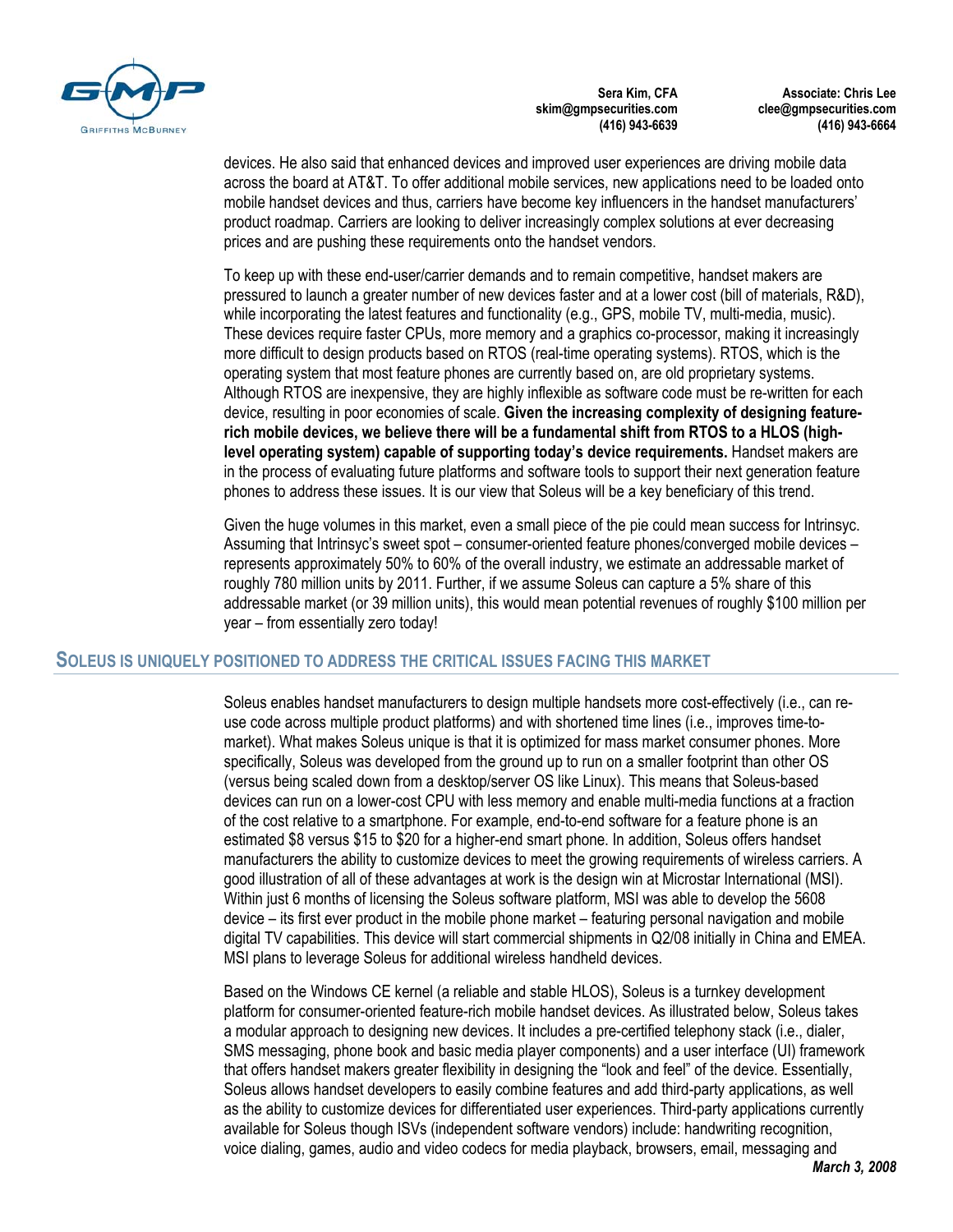

**Associate: Chris Lee clee@gmpsecurities.com (416) 943-6664** 

predictive text, among others. To further ease development efforts, Soleus is integrated into the familiar Microsoft tool chain and takes full advantage of the advanced features found in the Microsoft Platform Builder and Microsoft Visual Studio for platform development – a plus for the large Windows developer community. This helps to minimize the amount of custom code required, even as multiple models are developed from the same base hardware platform.

In an effort to continually add value to handset manufacturers and to increase the software bill of materials per device, we believe future Soleus developments will focus on enhancing the UI and enabling applications (such as location-based services and mobile video) to make it cheaper and easier to bring these popular services to the mass market. We believe a portion of the funds raised from the bought deal financing that closed last week (gross proceeds of \$30 million) could be used to acquire technologies to accelerate the availability of new applications for Soleus.

## **The Soleus Platform**



*Source: Intrinsyc, GMP* 

# **DESIGN WINS PROVIDE VISIBILITY TO STRONG REVENUE POTENTIAL**

Intrinsyc is on track for a rapid sales ramp as earlier design wins evolve to commercial production of Soleus-based devices. As the table below shows, the first Soleus-based device – MSI's 5608 – will start shipping in Q2/08 in China and EMEA. With additional Soleus-based devices expected to start shipping in Q3/08 (from Quanta and Samsung Semiconductor's lead customer), we expect royalty revenues to start ramping in H2/08 and more significantly in 2009 and beyond.

# **Soleus: 7 Design Wins with 6 Customers**

| <b>Date</b>          | <b>Customer</b>                                       | <b>Device</b>     | <b>Commercial Shipments</b> |
|----------------------|-------------------------------------------------------|-------------------|-----------------------------|
| 03/27/07             | Leading PND mftr (we believe, Mitac)                  |                   |                             |
| 06/05/07             | Microstar International                               | 5608 (PND, mobTV) | Q2/08 (China, EMEA)         |
| 10/31/07             | Leading PND mftr (we believe, Mitac) - 2nd design win |                   |                             |
| 11/13/07             | Quanta                                                |                   | $Q3/08$ (US)                |
| 11/20/07             | Silicon vendor                                        |                   |                             |
| 12/10/07             | Japanese consumer electronics OEM                     |                   |                             |
| 01/30/08             | Samsung LSI Division                                  |                   | Q3/08                       |
| $\sim$ $\sim$ $\sim$ |                                                       |                   |                             |

*Source: GMP*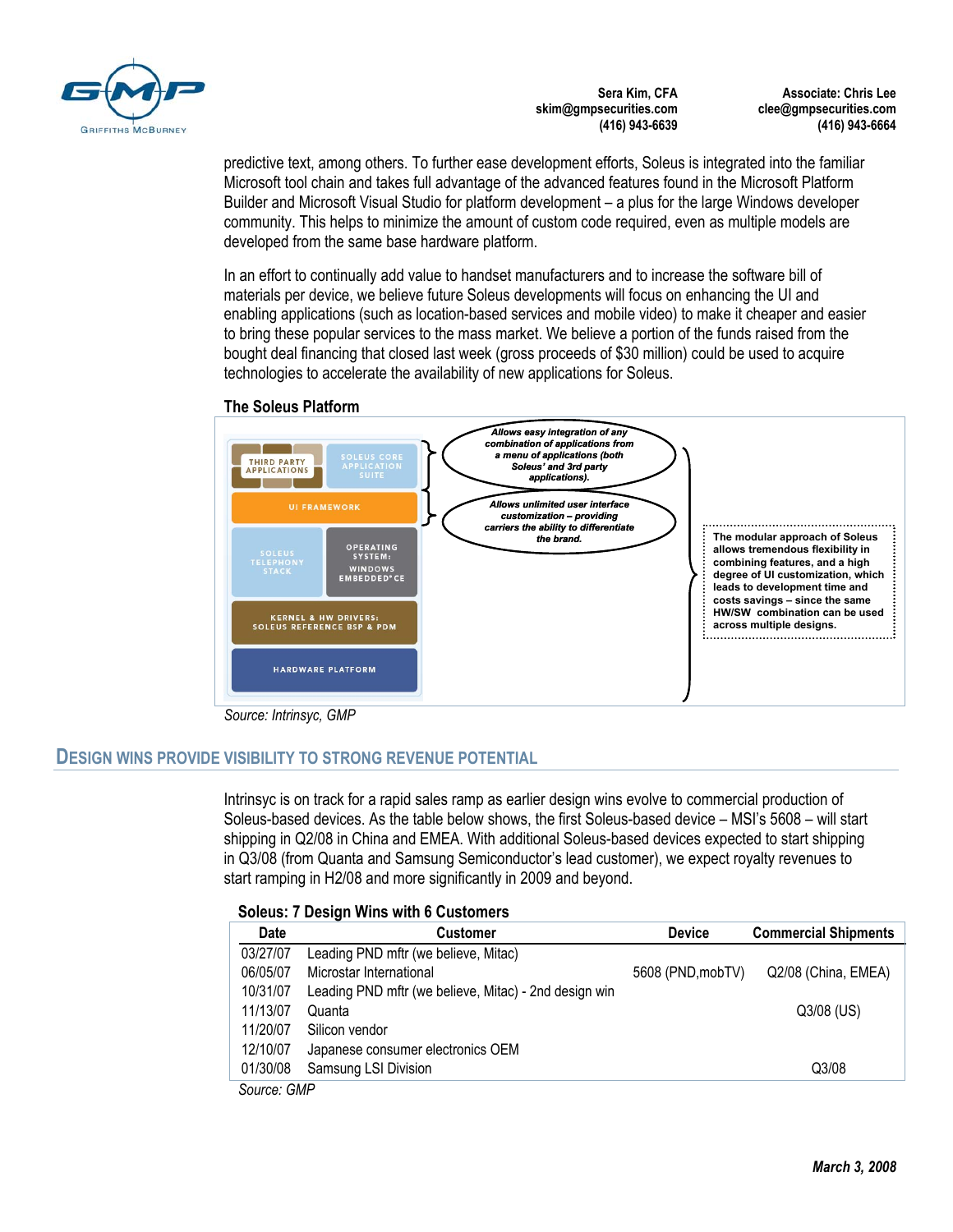

**Associate: Chris Lee clee@gmpsecurities.com (416) 943-6664** 

We view each new customer win as a critical milestone for Intrinsyc, particularly since Soleus is in the process of ramping up its client base. With each new customer, the handset ODM/OEM has effectively made a decision to adopt Soleus as an OS for at least one of their mobile phone platforms. Since switching OS platforms is a strategic decision and one that is not taken lightly (involves significant time and cost), it is more than likely that a handset manufacturer will incorporate Soleus across multiple designs in order to gain a positive ROI and make the switch worthwhile. As shown above, Intrinsyc has already announced a second design win with its first customer, which we believe is Mitac. In addition, MSI has indicated that it plans to develop a series of devices based on Soleus.

Management has been tracking to at least one new design win per quarter. In general, each design win is expected to lead to production volumes 6 to 12 months from the date of announcement. Management expects each design win to result in volumes of 250K to 500K, on average, over a 12-18 month product life cycle. Based on our discussions with management, we expect Intrinsyc to continue its run rate of announcing a new design win each quarter – either from an existing or new customer.

# *Healthy pipeline of new opportunities for Soleus*

Intrinsyc is currently in various stages of discussions with roughly 30 companies, which we believe will drive positive momentum as the company continues to successfully sign licensing agreements. Target companies include**: 1)** manufacturers of Windows CE-based handheld devices that want to add telephony capability, such as personal navigation device (PND) makers (e.g., Mitac, TomTom, Garmin) and consumer electronics OEMs wanting to leverage their IP and brand equity in the mobile space (e.g., Sony, Toshiba, Panasonic); **2)** Windows Mobile ODMs/OEMs that want to move downstream to mass market consumer-oriented handsets (e.g., HTC); **3)** carriers that want to differentiate their product offering through branding and/or customization; and **4)** handset OEMs focused on rich multi-media devices (e.g., Motorola, Samsung). This last category represents a huge volume opportunity, but the sales cycle is considerably longer (at least 18 months). As such, while we don't expect a Tier 1 handset OEM design win this year, we believe it is possible in 2009 or 2010, particularly if Soleus experiences an accelerated uptake.

# *Silicon vendors represent an attractive distribution channel and higher volumes*

In addition to ODMs/OEMs, an attractive go-to-market channel for Soleus is silicon vendors that are interested in bundling it with their mobile chipset solutions. Soleus currently has licensing agreements with two silicon vendors, including Samsung Semiconductor. These silicon vendors will bundle Soleus with an application processor as part of an integrated hardware and software platform for their ODM/ OEM customers. Soleus, which provides a telephony stack and a UI framework for Windows CE handsets, enables silicon vendors to offer a complete reference platform to their ODM/OEM customers, who can in turn, develop feature-rich devices faster with greater product differentiation and lower development costs. **With silicon vendors effectively acting as a distribution channel for Soleus, Intrinsyc can reach a larger market of handset manufacturers, which means greater volumes and accordingly, a faster ramp of royalty revenues.** For example, while a typical design win with an ODM/OEM is expected to result in volumes of 250K to 500K units over a 12-18 month product cycle, each design win through a silicon vendor partner is expected to lead to higher volumes of 750K to 1 million units. We have high hopes for Samsung Semiconductor as its application processors are found in a myriad of mobile handset devices, including a selection of Samsung's mobile devices, various Taiwanese ODMs (e.g., E-TEN, Dopod, Amoi, HTC), as well as PNDs such as Trimble.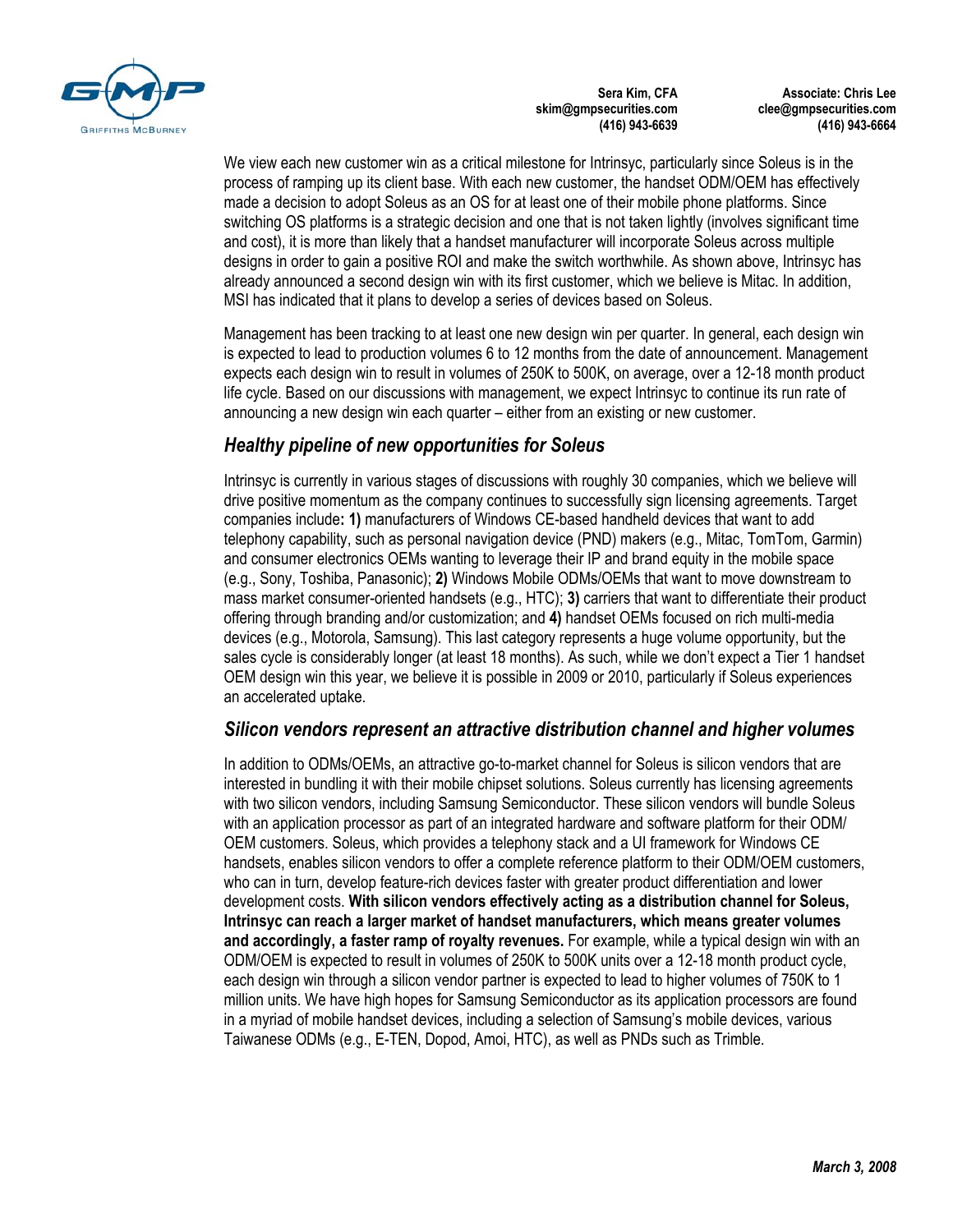

**Associate: Chris Lee clee@gmpsecurities.com (416) 943-6664** 

## **TRANSITIONING TO A MORE ATTRACTIVE ROYALTY-BASED BUSINESS MODEL WITH SOLEUS**

Intrinsyc's revenues to date have primarily been from engineering services – a stable business growing at an average rate of 5% to 10% per year. Engineering services are based on consulting fees with gross margins of 30% to 40% depending on utilization and mix (i.e., Soleus-related engineering service engagements have lower gross margins). In contrast, Soleus revenues will be based on an upfront licensing and maintenance fee, plus royalty revenues on a per unit basis ranging from \$2.50 to \$4.00 (depending on volumes) with gross margins of roughly 85% to 90%, typical of software companies. Therefore, we believe **Soleus offers a much more attractive business model for Intrinsyc: one that provides predictable revenue streams based on design wins and significantly higher gross margins and profitability as unit volumes become meaningful.** 

We expect Soleus revenues to start ramping in H2/08, with more meaningful impact in 2009 and 2010 as design wins move to full production. For F2008, we expect revenues of \$22.3 million (including \$3.0 million for Soleus) and FD EPS of (\$0.11). In F2009, we expect revenues of \$43.4 million (including \$23.0 million for Soleus) and FD EPS of (\$0.01). In F2010, we expect revenues of \$60.0 million (including \$38.0 million for Soleus) and FD EPS of \$0.04. Based on our current outlook, we expect profitability to be first achieved in Q4/09. The big swing factor in our model is the volume assumptions for Samsung Semiconductor, for which we have conservatively forecasted 3.3 million units for 2009 and 6.2 million units for 2010. In addition, our forecast does not include the impact of another Tier 1 customer win, which would provide upside to our estimates. Please refer to our financial model at the end of this report for more detail on our annual and quarterly forecasts.

# **COMPETITIVE LANDSCAPE**

The primary competition for Soleus is alternative technologies including RTOS, as well as other HLOS like Linux and Symbian and to a lesser extent, Windows Mobile. As discussed earlier, Soleus offers handset makers several advantages, including cost savings, faster time-to-market for new devices, the ability to customize and an easy-to-use UI framework. The chart below shows that Soleus enables handset manufacturers to cost-effectively reach a broader set of market opportunities – through increased number of models at a fixed R&D budget.



#### **R&D Output of Soleus versus Competing OS**

*March 3, 2008*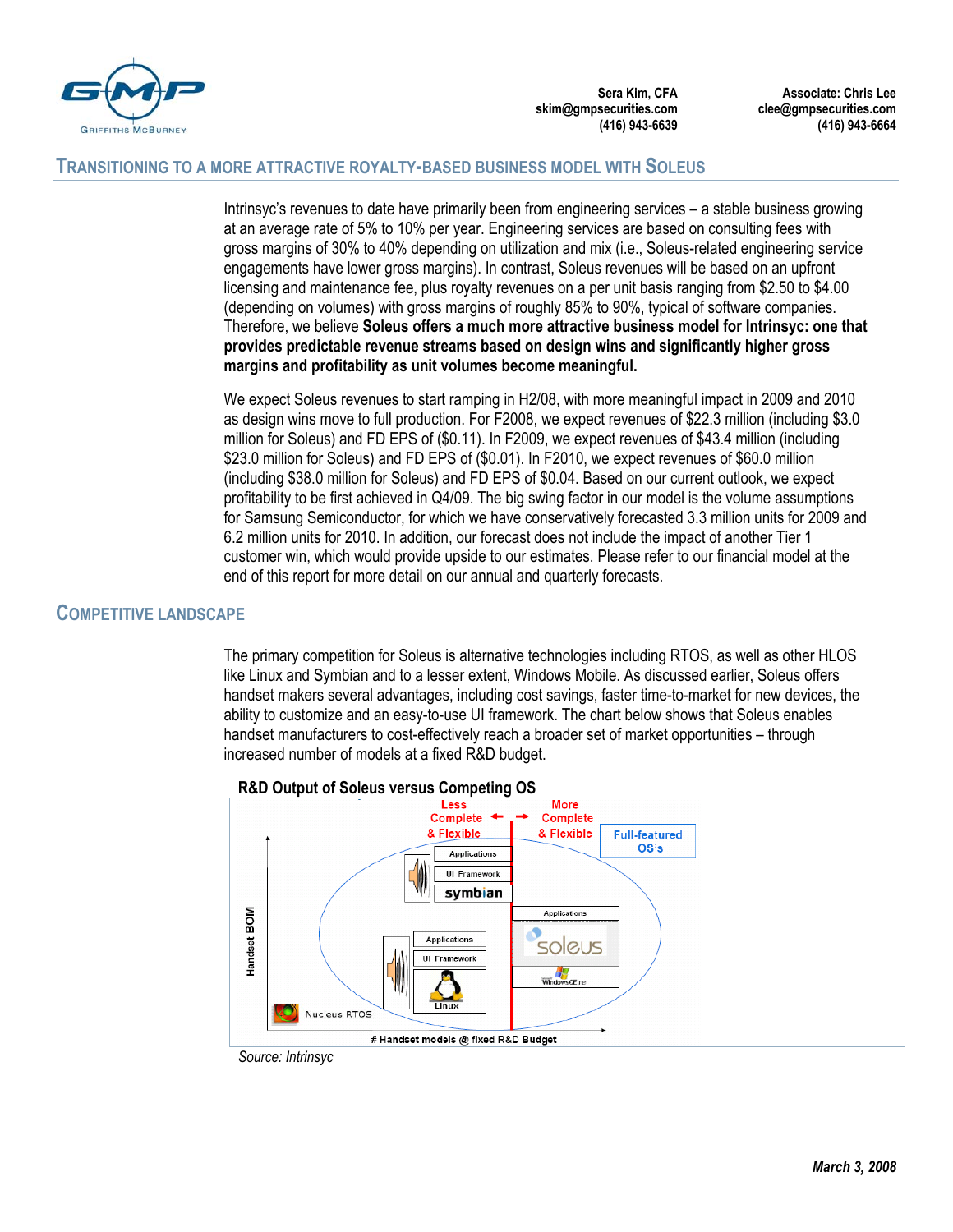

**Associate: Chris Lee clee@gmpsecurities.com (416) 943-6664** 

**Mobile Linux** – Mobile Linux is Soleus' closest competing HLOS as it also targets the feature phone segment. The key advantages of Linux include the following: 1) open source (i.e., free access to the license); 2) small footprint (takes up only 2MB for a minimal installation); 3) mature and stable (used for over 10 years in many devices); 4) well-supported by a large development community for middleware and applications, with strong interest from device manufacturers (e.g., Motorola) and carriers; and 5) easy to differentiate (helps carriers to design unique data services that can help to increase ARPU). However, Linux is an inflexible OS that requires customization for each vendor's handset (i.e., requires software code to be re-written for each model). This results in longer development times and delayed time-to-market for new designs, offsetting savings from license fees. Companies supporting Linux include: a la Mobile, ACCESS, MontaVista, SKY MobileMedia, TrollTech (acquired by Nokia) and Wind River Systems.

**Google's Android platform** is a software stack for mobile devices (which includes a Linux-based OS, middleware and key applications) designed to create low-cost mobile phones based on "open" technology standards. The Open Handset Alliance is comprised of over 30 handset makers, wireless carriers and other technology companies, including HTC, Samsung, Motorola, T-Mobile, Sprint Nextel, NTT DocoMo, ARM, TI and Qualcomm. Android will be available to OEMs free of charge (the OS will be ad-supported, like Google's other applications) and the first devices are expected in H2/08. So far, Intrinsyc has not been adversely impacted in their discussions with potential Soleus customers. That said, we believe that it is prudent to monitor the progress of Android and the traction that it receives from the market, as we believe it could be a valid competitor to Soleus longer term.

**Symbian** – Symbian is owned by Nokia (47.9%), Ericsson (15.6%), Sony Ericsson (13.1%), Panasonic (10.5%), Siemens (8.4%) and Samsung (4.5%). It is the market-leading OS for smartphones with a market share of 63.3% in 2007, according to IDC. The company's OS also has a large support base in the development community and more than 8,736 third-party applications. Symbian has moved downstream into the consumer segment to expand its addressable market with its latest release, v9.5 (announced last year). Symbian OS v9.5 offers performance improvements with reductions in requirements on memory, processor and battery to be able to run on feature phones. Given the strong influence by Nokia, however, we question if there could be some hesitation by other handset manufacturers to adopt the Symbian OS for higher-volume products.

**Windows Mobile** – Windows Mobile is a widely used OS for smartphones (e.g., HTC Touch, Motorola Q9c, Samsung Blackjack and Samsung Ace) that continues to gain share. According to IDC, Windows Mobile has 10.7% of the smartphone market share and this is projected to grow to 19.3% by 2011. We believe the higher penetration of Windows Mobile devices could increase the number of potential customers for Soleus. As manufacturers of Windows Mobile devices move downstream to highervolume segments, Soleus would be the obvious platform of choice due to the minimal incremental development know-how. Utilizing a WinCE-based software platform means that vendors can quickly port key features from their high-end Windows Mobile smartphone to consumer-oriented mobile devices due to the ability to re-use common code. This gives Intrinsyc's Soleus a perch from which to make inroads with the Tier 1 device makers.

Longer term, however, Microsoft may choose to scale down Windows Mobile to make it available for the higher volume feature phone market, potentially creating a significant competitor for Soleus. However, we note that Windows Mobile was designed for the enterprise market and does not allow for much customization (if any). In addition, Windows Mobile is not optimized for low-end CPUs and devices with small memory footprints, which makes it cost-prohibitive for the consumer-oriented feature phone segment. Therefore, if Microsoft does decide to move into the higher-volume feature phone market, we believe it would be quicker and easier for Microsoft to acquire the Soleus platform and retain companies such as Intrinsyc to provide the customization and systems integration services.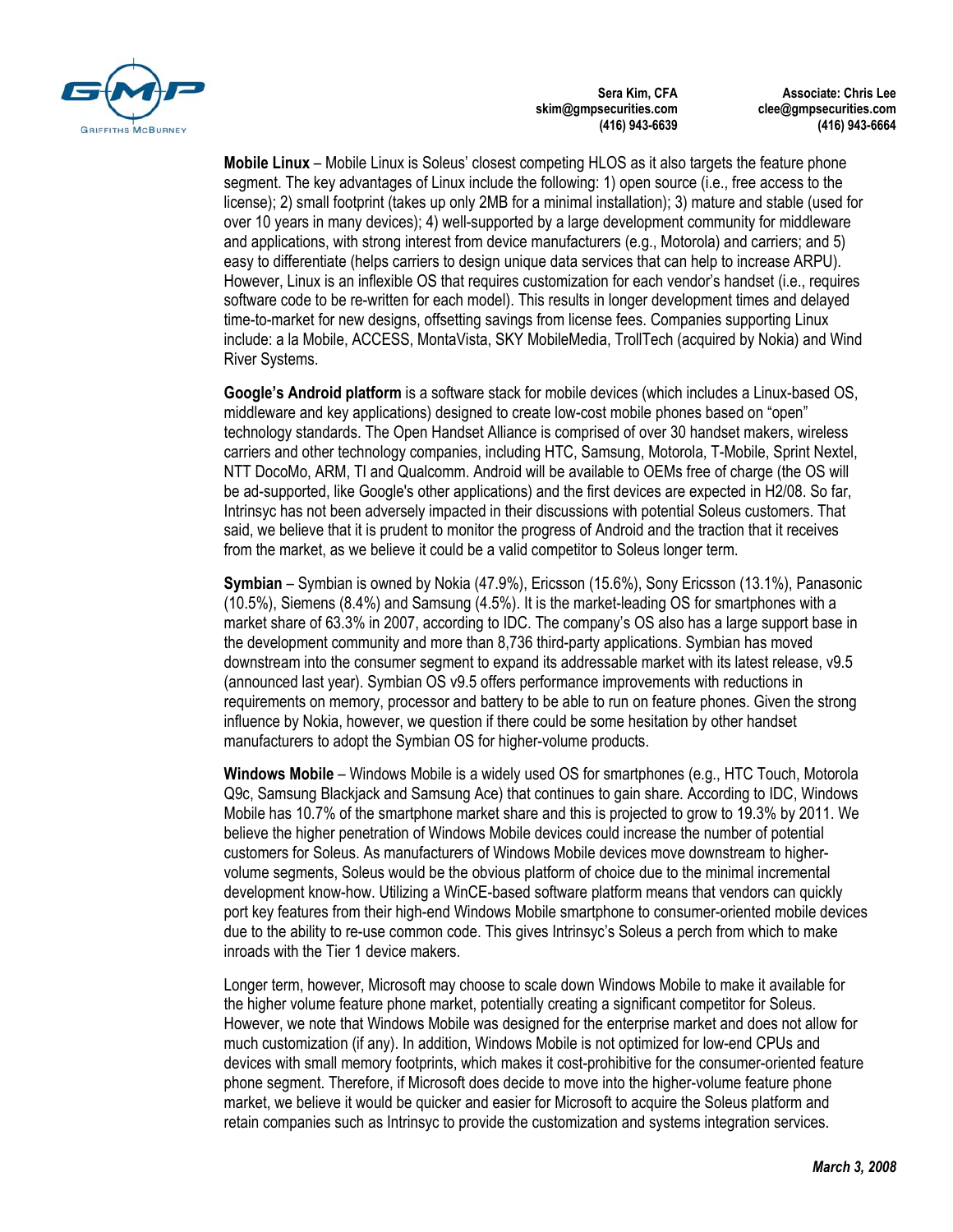

# **RECOMMENDATION AND VALUATION**

**Sera Kim, CFA skim@gmpsecurities.com (416) 943-6639** 

**Associate: Chris Lee clee@gmpsecurities.com (416) 943-6664** 

**We are initiating coverage of Intrinsyc with a BUY recommendation and a target price of C\$1.50.**

Our target price implies a C2009 EV/S multiple of 4.1x and is supported by a sum-of-the-parts analysis and a DCF valuation. At current levels, the shares are trading at a C2009 EV/S of 2.2x, a discount to the group average of 3.1x. We believe a premium multiple for Intrinsyc is justified given the strong expected growth as Soleus revenues ramps up. We are projecting Intrinsyc's 2009/2008 sales to grow 95%, compared to the group average of 23%.

Our sum-of-the parts analysis yields a total value of \$1.37 per share. We ascribe a value of \$21.9 million, or \$0.14 per share, for Intrinsyc's Engineering Services business based on 1.1x our C2009 revenue estimate of \$19.9 million. For Soleus, we ascribed a value of \$187.1 million, or \$1.23 per share, based on 5.0x our 2010 revenue estimate of \$38.0 million. We used our 2010 revenue estimate given the early stages of growth for Soleus and discounted it by 1 year at a discount rate of 15%. In valuing the Soleus business, we used a 5.0x sales multiple to reflect a strong growth rate. Our DCF model yields a value of \$1.74 (which assumes a WACC of 13.7% and a terminal growth rate of 3%)

In addition to these valuation methodologies, recent acquisitions support our implied target multiple. The most recent example is Nokia's plan to acquire Trolltech (a Linux OS vendor) for \$153 million (announced January 2008), which implies a P/S multiple of 3.25x trailing revenues. At the MWC in Barcelona last month, Microsoft announced the acquisition of Danger. Although financial terms were not disclosed, there have been reports that Microsoft acquired Danger for \$500 million, implying a P/S of 8.9x. In 2006, Motorola acquired TTPCom for US\$193 million at an implied P/S multiple of 2.8 times. In 2005, Access acquired Palmsource for US\$324.3 million at an implied P/S multiple of 4.7 times.

Longer term, we believe that Intrinsyc could be an ideal acquisition target for Microsoft for the following reasons: 1) Intrinsyc has strong expertise in Windows-based OS (one of the top five systems integrators for Microsoft), particularly WinCE and Windows Mobile; 2) Intrinsyc has strong ties to Microsoft – CTO Randy Kath (ex-Microsoft) opened its Bellevue office to allow for convenient colocation and collaboration with Microsoft; 3) Soleus would allow Microsoft to easily move downstream to target consumer-oriented mobile devices and other consumer electronics devices. Given what Microsoft reportedly paid for Danger and the higher synergistic benefits between Intrinsyc and Microsoft, we believe that an even higher take-out multiple (relative to our target) would not be unreasonable.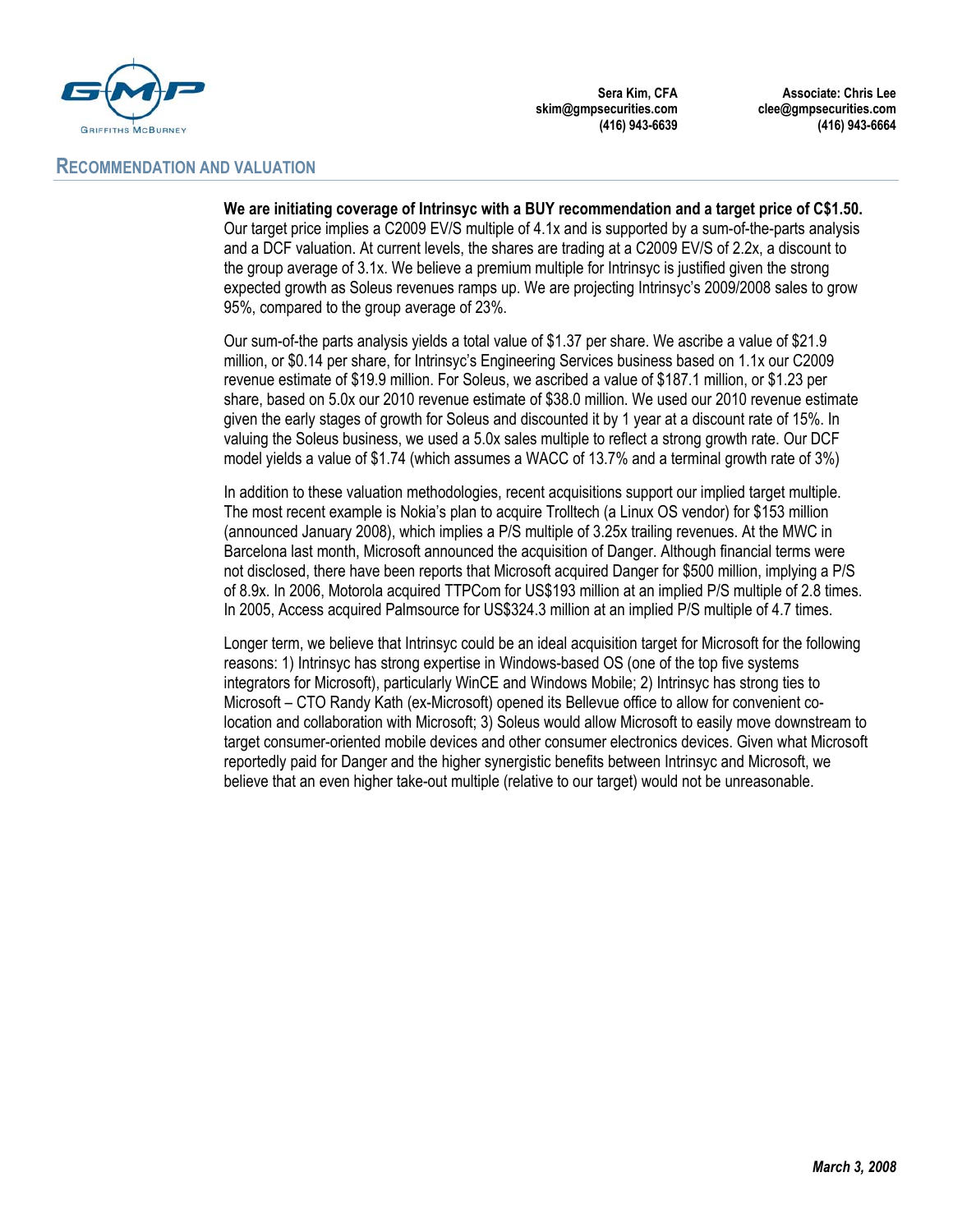

**Associate: Chris Lee clee@gmpsecurities.com (416) 943-6664** 

## **Comparable Companies – Intrinsyc Software**

*All values in US\$ mlns, except per share data or otherwise stated.*

|                                 |               |            |            |               |         |              |          |       |      |      |                 |     | 09/08  |
|---------------------------------|---------------|------------|------------|---------------|---------|--------------|----------|-------|------|------|-----------------|-----|--------|
|                                 | <b>Ticker</b> |            | Price      | <b>Market</b> |         | <b>Sales</b> |          |       |      |      | sales           |     |        |
|                                 | Symbol        | <b>FYE</b> | 2/29/08    | Cap           | C07E    | C08E         | C09E     | C07E  | C08E | C09E | <b>R&amp;D%</b> | GM% | growth |
| <b>Intrinsyc Software</b>       | ICS-T         | Aug        | \$0.96     | \$146         | \$20    | \$22         | \$43     | 4.7x  | 4.2x | 2.2x | 62%             | 49% | 95%    |
| Access                          | 4813-JP       | Jul        | \$3.661.24 | \$1,428       | \$299   | \$338        | \$421    | 3.9x  | 3.4x | 2.8x | na              | 53% | 24%    |
| Esmertec                        | ESMN-SWX      | Dec        | \$9.45     | \$158         | \$39    | \$63         | \$75     | 4.6x  | 2.8x | 2.4x | na              | na  | 19%    |
| Opera Software                  | OPERA-OS      | Dec        | \$2.59     | \$328         | \$60    | \$81         | \$104    | 4.0x  | 3.0x | 2.3x | na              | 34% | 29%    |
| Red Hat                         | RHT-N         | Feb        | \$17.83    | \$3,950       | \$493   | \$607        | \$716    | 7.1x  | 5.7x | 4.9x | 19%             | 85% | 18%    |
| Research In Motion              | RIMM-Q        | Feb        | \$103.80   | \$59,550      | \$5,057 | \$8,469      | \$11,576 | 11.4x | 6.8x | 5.0x | 6%              | 51% | 37%    |
| <b>Wind River Systems</b>       | WIND-Q        | Jan        | \$7.23     | \$630         | \$329   | \$370        | \$403    | 1.2x  | 1.1x | 1.0x | 25%             | 76% | 9%     |
| Zi Corp.                        | ZICA-Q        | Dec        | \$0.66     | \$33          | \$12    | \$15         |          | 2.2x  | 1.8x |      | 19%             | 98% | n/a    |
| Group Average (excl. Intrinsyc) |               |            |            |               |         |              |          | 4.4x  | 3.3x | 3.1x | 19%             | 66% | 23%    |

Note: Revenue estimates for Intrinsyc Software are from GMP Securities; all other estimates are from FirstCall.

Note: C2007 figures include 1 extra month due to 4-mth stub.

Note: Figures for Access converted to USD at USD/JPY: 103.7900

| Note: Figures for Esmertec converted to USD at USD/SFr: | 1.0416 |
|---------------------------------------------------------|--------|
| Note: Figures for Opera converted to USD at USD/NOK:    | 5.2110 |

*Source: ThomsonONE, FirstCall, Company reports, GMP.* 

# **KEY INVESTMENT AND BUSINESS RISKS**

Key investment and business risks to consider include: 1) competition from alternate OS platforms; 2) success of Soleus-based devices in the market; 3) managing growth; 4) loss of key management personnel; 5) foreign currency fluctuations; and 6) customer concentration.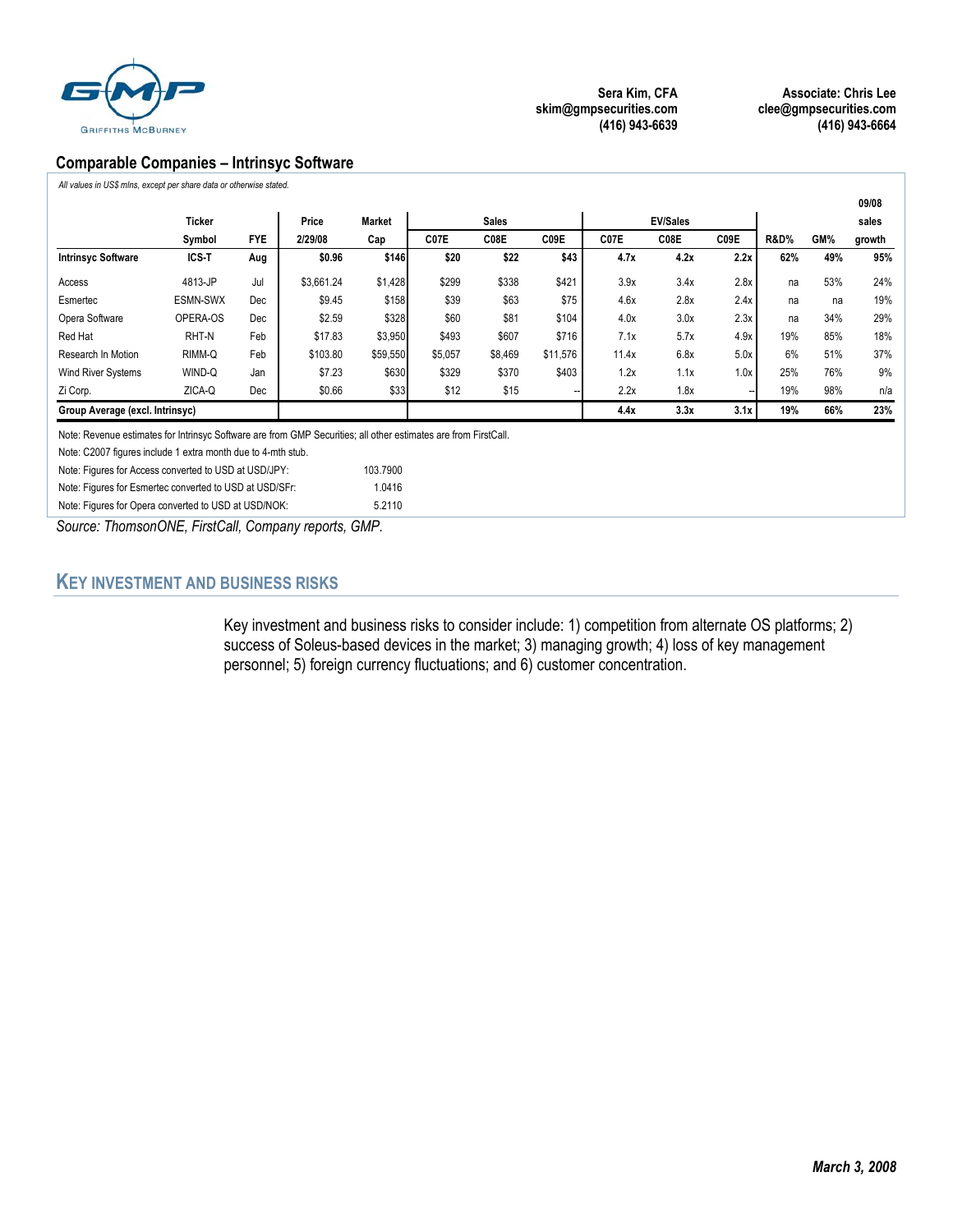

**Associate: Chris Lee clee@gmpsecurities.com (416) 943-6664** 

## **Forecast Model (\$mm, except per share data)**

|                                                |          |          |          |        |          |          |          |          | Sept-Dec 2007 |          |               |          |          |          |          |          |        |
|------------------------------------------------|----------|----------|----------|--------|----------|----------|----------|----------|---------------|----------|---------------|----------|----------|----------|----------|----------|--------|
| Intrinsyc Software International               | 2007     | 2008E    | 2009E    | 2010E  | F1Q07    | F2Q07    | F3Q07    | F4Q07    | 4mth stub     | F1Q08E   | <b>F2Q08E</b> | F3Q08E   | F4Q08E   | F1Q09E   | F2Q09E   | F3Q09E   | F4Q09E |
| Hardware revenue                               | 0.9      | 0.0      | 0.0      | 0.0    | 0.4      | 0.3      | 0.1      | 0.1      | 0.0           | 0.0      | 0.0           | 0.0      | 0.0      | 0.0      | 0.0      | 0.0      | 0.0    |
| Software revenue- Enterprise Interop Solutions | 1.8      | 1.2      | 0.5      | 0.0    | 0.4      | 0.4      | 0.4      | 0.5      | 0.5           | 0.4      | 0.3           | 0.3      | 0.2      | 0.2      | 0.2      | 0.1      | 0.1    |
| Software revenue - Soleus                      | 0.2      | 3.0      | 23.0     | 38.0   |          |          | 0.1      | 0.1      | 0.3           | 0.2      | 0.3           | 0.7      | 1.8      | 3.5      | 5.2      | 6.6      | 7.8    |
| Up-front license fees                          |          | 0.4      | 0.6      | 0.9    |          |          |          |          | 0.3           | 0.1      | 0.1           | 0.1      | 0.1      | 0.1      | 0.1      | 0.2      | 0.2    |
|                                                |          |          |          |        |          |          |          |          |               |          |               |          |          |          |          |          |        |
| Royalties                                      |          | 2.6      | 22.5     | 37.2   |          |          |          |          | 0.0           | 0.1      | 0.2           | 0.6      | 1.7      | 3.4      | 5.1      | 6.4      | 7.6    |
| Volume ('000)                                  |          | 705      | 6,450    | 11,680 |          |          |          |          | 5             | 15       | 50            | 170      | 470      | 940      | 1,430    | 1,845    | 2,235  |
| ASPs                                           |          | \$3.69   | \$3.49   | \$3.18 |          |          |          |          | \$4.10        | \$4.00   | \$4.00        | \$3.70   | \$3.65   | \$3.60   | \$3.55   | \$3.48   | \$3.40 |
| Services revenue - Engineering services        | 16.8     | 18.2     | 19.9     | 22.0   | 4.2      | 4.3      | 4.5      | 3.8      | 4.5           | 4.4      | 4.5           | 4.6      | 4.7      | 4.8      | 4.9      | 5.1      | 5.2    |
| Revenue                                        | 19.7     | 22.3     | 43.4     | 60.0   | 5.0      | 5.0      | 5.1      | 4.5      | 5.2           | 5.0      | 5.1           | 5.6      | 6.7      | 8.5      | 10.3     | 11.7     | 13.0   |
| % Q/Q change                                   |          |          |          |        | 2%       | 0%       | 1%       | $-11%$   | n/a           | n/a      | 2%            | 9%       | 20%      | 27%      | 21%      | 14%      | 11%    |
| % Y/Y change                                   | 5.6%     | 13.2%    | 94.7%    | 38.1%  | 10%      | 5%       | 16%      | $-8%$    | n/a           | n/a      | n/a           | n/a      | n/a      | 70%      | 102%     | 111%     | 94%    |
| Cost of sales                                  | 10.0     | 11.7     | 15.5     | 18.5   | 2.7      | 2.6      | 2.5      | 2.3      | 3.1           | 2.8      | 2.8           | 2.9      | 3.1      | 3.5      | 3.8      | 4.0      | 4.3    |
| <b>Gross profit</b>                            | 9.7      | 10.6     | 27.9     | 41.5   | 2.3      | 2.5      | 2.6      | 2.2      | 2.1           | 2.1      | 2.2           | 2.6      | 3.6      | 5.0      | 6.5      | 7.7      | 8.7    |
|                                                |          |          |          |        |          |          |          |          |               |          |               |          |          |          |          |          |        |
| Gross margin %                                 | 49.1%    | 47.4%    | 64.2%    | 69.2%  | 46.1%    | 49.3%    | 51.8%    | 49.1%    | 40.7%         | 43.1%    | 43.9%         | 47.5%    | 53.2%    | 59.2%    | 63.3%    | 65.5%    | 67.1%  |
| Administration                                 | 5.2      | 6.8      | 7.3      | 7.6    | 1.1      | 1.4      | 1.4      | 1.3      | 1.7           | 1.6      | 1.7           | 1.7      | 1.8      | 1.8      | 1.8      | 1.8      | 1.9    |
| Marketing & sales                              | 6.6      | 8.5      | 8.7      | 9.0    | 1.3      | 1.7      | 1.7      | 1.8      | 2.4           | 2.2      | 2.1           | 2.1      | 2.1      | 2.3      | 2.1      | 2.1      | 2.2    |
| Research & development                         | 12.0     | 9.6      | 9.9      | 10.3   | 3.0      | 3.3      | 3.0      | 2.8      | 3.6           | 2.4      | 2.4           | 2.4      | 2.4      | 2.5      | 2.5      | 2.5      | 2.5    |
| Amortization                                   | 0.8      | 0.8      | 1.0      | 1.3    | 0.2      | 0.2      | 0.2      | 0.2      | 0.3           | 0.2      | 0.2           | 0.2      | 0.2      | 0.2      | 0.3      | 0.3      | 0.3    |
| Stock-based compensation                       | 0.7      | 1.1      | 1.5      | 1.9    | 0.2      | 0.2      | 0.1      | 0.2      | 0.2           | 0.3      | 0.3           | 0.3      | 0.3      | 0.4      | 0.4      | 0.4      | 0.4    |
| Restructuring                                  | 0.0      | 0.0      | 0.0      | 0.0    | 0.0      | 0.0      | 0.0      | 0.0      | 0.8           | 0.0      | 0.0           | 0.0      | 0.0      | 0.0      | 0.0      | 0.0      | 0.0    |
| Tech Partnerships Canada Funding Investment    | 0.3      | 0.5      | 1.5      | 4.4    | 0.0      | 0.0      | 0.2      | 0.1      | 0.0           | 0.0      | 0.2           | 0.3      | 0.0      | 0.2      | 0.5      | 0.8      | 0.1    |
|                                                |          |          |          |        |          |          |          |          |               |          |               |          |          |          |          |          | 1.4    |
| Earnings (loss) from operations                | (15.9)   | (16.7)   | (1.9)    | 7.0    | (3.5)    | (4.4)    | (3.9)    | (4.2)    | (6.9)         | (4.5)    | (4.6)         | (4.4)    | (3.3)    | (2.3)    | (0.9)    | (0.2)    |        |
| Foreign exchange (gain) loss                   | 0.1      | 0.0      | 0.0      | 0.0    | (0.2)    | (0.2)    | 0.5      | 0.1      | 0.0           | 0.0      | 0.0           | 0.0      | 0.0      | 0.0      | 0.0      | 0.0      | 0.0    |
| Loss (gain) on disposal of equipment           | 0.0      | 0.0      | 0.0      | 0.0    | 0.0      | 0.0      | 0.0      | 0.0      | 0.0           | 0.0      | 0.0           | 0.0      | 0.0      | 0.0      | 0.0      | 0.0      | 0.0    |
| Interest income                                | (0.5)    | $-0.4$   | $-0.4$   | $-0.4$ | (0.2)    | (0.1)    | (0.1)    | (0.2)    | (0.1)         | (0.1)    | (0.1)         | (0.1)    | (0.1)    | (0.1)    | (0.1)    | (0.1)    | (0.1)  |
| Accretion and amortization - long term debt    | 0.9      | 0.0      | 0.0      | 0.0    | 0.9      | 0.0      | 0.0      | 0.0      | 0.0           | 0.0      | 0.0           | 0.0      | 0.0      | 0.0      | 0.0      | 0.0      | 0.0    |
| Interest expense - long term debt              | 0.2      | 0.0      | 0.0      | 0.0    | 0.2      | 0.0      | 0.0      | 0.0      | 0.0           | 0.0      | 0.0           | 0.0      | 0.0      | 0.0      | 0.0      | 0.0      | 0.0    |
| Earnings (loss) before income taxes            | (16.7)   | (16.3)   | (1.5)    | 7.4    | (4.2)    | (4.1)    | (4.3)    | (4.1)    | (6.8)         | (4.4)    | (4.5)         | (4.3)    | (3.2)    | (2.2)    | (0.8)    | (0.1)    | 1.5    |
| Income tax expense (recovery) - current        | 0.39     | 0.0      | 0.0      | 0.8    | 0.1      | 0.2      | 0.1      | 0.0      | 0.0           | 0.0      | 0.0           | 0.0      | 0.0      | 0.0      | 0.0      | 0.0      | 0.0    |
| Income tax expense (recovery) - future         | $-0.08$  | 0.0      | 0.0      | 0.0    | 0.0      | 0.0      | 0.0      | 0.0      | 0.0           | 0.0      | 0.0           | 0.0      | 0.0      | 0.0      | 0.0      | 0.0      | 0.0    |
| Net income (loss)                              | (17.0)   | (16.3)   | (1.5)    | 6.7    | (4.3)    | (4.2)    | (4.4)    | (4.1)    | (6.8)         | (4.4)    | (4.5)         | (4.3)    | (3.2)    | (2.2)    | (0.8)    | (0.1)    | 1.5    |
| <b>Basic EPS</b>                               |          |          |          |        |          |          |          |          |               |          |               |          |          |          |          |          |        |
|                                                |          |          |          |        |          |          |          |          |               |          |               |          |          |          |          |          |        |
|                                                | (\$0.18) | (\$0.11) | (\$0.01) | \$0.04 | (\$0.05) | (\$0.05) | (\$0.05) | (\$0.03) | (\$0.06)      | (\$0.03) | (\$0.03)      | (\$0.03) | (\$0.02) | (\$0.01) | (\$0.01) | (\$0.00) | \$0.01 |
| <b>FD EPS</b>                                  | (\$0.18) | (\$0.11) | (\$0.01) | \$0.04 | (\$0.05) | (\$0.05) | (\$0.05) | (\$0.03) | (\$0.06)      | (\$0.03) | (\$0.03)      | (\$0.03) | (\$0.02) | (\$0.01) | (\$0.01) | (\$0.00) | \$0.01 |
| Wtd avg basic shares outstanding               | 94.2     | 152.3    | 152.3    | 152.3  | 83.0     | 83.0     | 91.0     | 119.3    | 119.4         | 152.3    | 152.3         | 152.3    | 152.3    | 152.3    | 152.3    | 152.3    | 152.3  |
| Wtd avg FD shares outstanding                  | 94.2     | 152.3    | 152.3    | 152.3  | 83.0     | 83.0     | 91.0     | 119.3    | 119.4         | 152.3    | 152.3         | 152.3    | 152.3    | 152.3    | 152.3    | 152.3    | 152.3  |
|                                                |          |          |          |        |          |          |          |          |               |          |               |          |          |          |          |          |        |
| Depreciation & amortization                    | 1.7      | 0.8      | 1.0      | 1.3    | 1.1      | 0.2      | 0.2      | 0.2      | 0.3           | 0.2      | 0.2           | 0.2      | 0.2      | 0.2      | 0.3      | 0.3      | 0.3    |
| <b>EBITDA</b>                                  | (14.2)   | (15.9)   | (0.9)    | 8.3    | (2.4)    | (4.1)    | (3.7)    | (4.0)    | (6.6)         | (4.3)    | (4.4)         | (4.2)    | (3.0)    | (2.0)    | (0.7)    | 0.1      | 1.7    |
| <b>Margin Analysis/Forecast Assumptions:</b>   |          |          |          |        |          |          |          |          |               |          |               |          |          |          |          |          |        |
| Engineering Services q/q change                |          |          |          |        | 2.0%     | 0.3%     | 0.0%     | $-11.5%$ | 11.1%         | $-3.0%$  | 0.0%          | 1.0%     | 1.0%     | 2.0%     | 1.0%     | 2.0%     | 1.0%   |
| Mobile Products Group q/q change               |          |          |          |        |          |          |          | 8.0%     | 264.8%        | $-37.4%$ | 48.6%         | 156.0%   | 154.3%   | 94.6%    | 49.3%    | 26.3%    | 18.3%  |
| Q/Q revenue growth                             |          |          |          |        | 2.0%     | 0.3%     | 1.5%     | $-11.3%$ | 15.6%         | -5.0%    | 1.8%          | 9.4%     | 20.5%    | 26.8%    | 20.8%    | 14.3%    | 10.7%  |
|                                                | 4.8%     |          |          |        | 2.0%     |          |          |          | 11.1%         |          |               |          |          | 2.0%     | 1.0%     | 2.0%     |        |
| Engineering Services y/y change                |          | $-1.0%$  | 5.4%     | 7.6%   |          | 0.3%     | 0.0%     | $-11.5%$ |               | $-3.0%$  | 0.0%          | 1.0%     | 1.0%     |          |          |          | 1.0%   |
| Mobile Products Group y/y change               |          | 1793.9%  | 679.5%   | 65.1%  |          |          |          |          |               |          | 266.7%        | 769.1%   | 505.9%   | 1783.2%  | 1791.5%  | 833.3%   | 334.2% |
| Y/Y revenue growth                             | 5.6%     | 13.2%    | 94.7%    | 38.1%  | 10.3%    | 5.1%     | 16.5%    | $-7.9%$  | 4.5%          | $-1.0%$  | $-0.7%$       | 22.4%    | 27.5%    | 70.2%    | 102.0%   | 111.0%   | 93.9%  |
| Gross margin %                                 | 49.1%    | 47.4%    | 64.2%    | 69.2%  | 46.1%    | 49.3%    | 51.8%    | 49.1%    | 40.7%         | 43.1%    | 43.9%         | 47.5%    | 53.2%    | 59.2%    | 63.3%    | 65.5%    | 67.1%  |
| Administration (as % of sales)                 | 26.5%    | 30.5%    | 16.7%    | 12.7%  | 22.4%    | 28.0%    | 27.7%    | 28.0%    | 33.0%         | 32.1%    | 33.5%         | 30.6%    | 26.9%    | 21.2%    | 17.6%    | 15.4%    | 14.3%  |
| Marketing & sales                              | 33.4%    | 38.1%    | 19.9%    | 15.0%  | 26.5%    | 33.7%    | 33.9%    | 40.3%    | 45.8%         | 44.1%    | 41.4%         | 37.8%    | 31.4%    | 27.1%    | 20.5%    | 17.9%    | 16.6%  |
| Research & development                         | 61.0%    | 43.0%    | 22.8%    | 17.2%  | 59.3%    | 65.6%    | 57.8%    | 61.6%    | 68.6%         | 48.1%    | 47.3%         | 43.2%    | 35.9%    | 28.9%    | 23.9%    | 21.3%    | 19.3%  |
| Operating expenses (as % of sales)             | 130.0%   | 122.5%   | 68.7%    | 57.4%  | 115.7%   | 135.7%   | 128.3%   | 141.4%   | 172.3%        | 133.5%   | 134.2%        | 126.5%   | 102.0%   | 85.8%    | 72.3%    | 67.1%    | 56.0%  |
| EBITDA margin                                  | $-72.0%$ | $-71.3%$ | $-2.2%$  | 13.8%  | $-47.6%$ | $-82.2%$ | $-72.5%$ | $-87.4%$ | $-125.9%$     | $-86.4%$ | $-86.3%$      | $-75.4%$ | $-45.4%$ | $-24.0%$ | $-6.6%$  | 0.5%     | 13.4%  |
| EBIT margin (excl. one-time items)             | $-80.9%$ | $-75.0%$ | $-4.5%$  | 11.7%  | $-69.6%$ | $-86.4%$ | $-76.5%$ | $-92.4%$ | $-131.6%$     | $-90.4%$ | $-90.3%$      | $-79.0%$ | $-48.8%$ | $-26.6%$ | $-9.0%$  | $-1.6%$  | 11.1%  |
| Effective tax rate                             | $-1.9%$  | 0.0%     | 0.0%     | 10.3%  | $-1.4%$  | $-3.1%$  | $-1.8%$  | $-1.3%$  | 0.0%          | 0.0%     | 0.0%          | 0.0%     | 0.0%     | 0.0%     | 0.0%     | 0.0%     | 0.0%   |
| Net margin                                     | $-86.3%$ | $-73.3%$ | $-3.5%$  | 11.1%  | $-84.8%$ | $-84.3%$ | $-85.7%$ | $-90.6%$ | $-129.7%$     | $-88.4%$ | $-88.3%$      | $-77.2%$ | $-47.3%$ | $-25.4%$ | $-8.1%$  | $-0.8%$  | 11.9%  |

*Note: ICS changed its FYE to a calendar year, effective Jan08. As a result, ICS will report a 4-mth stub (Sept 1-Dec 31, 2007) on Mar 20/08. Note: ICS is changing its reporting currency to US\$ (from C\$) effective Jan08. Prior to this date, figures are in C\$. Note: Net loss for 4mth stub includes a restructuring charge of \$0.8 mln to reflect closure of UK operations. Source: GMP*